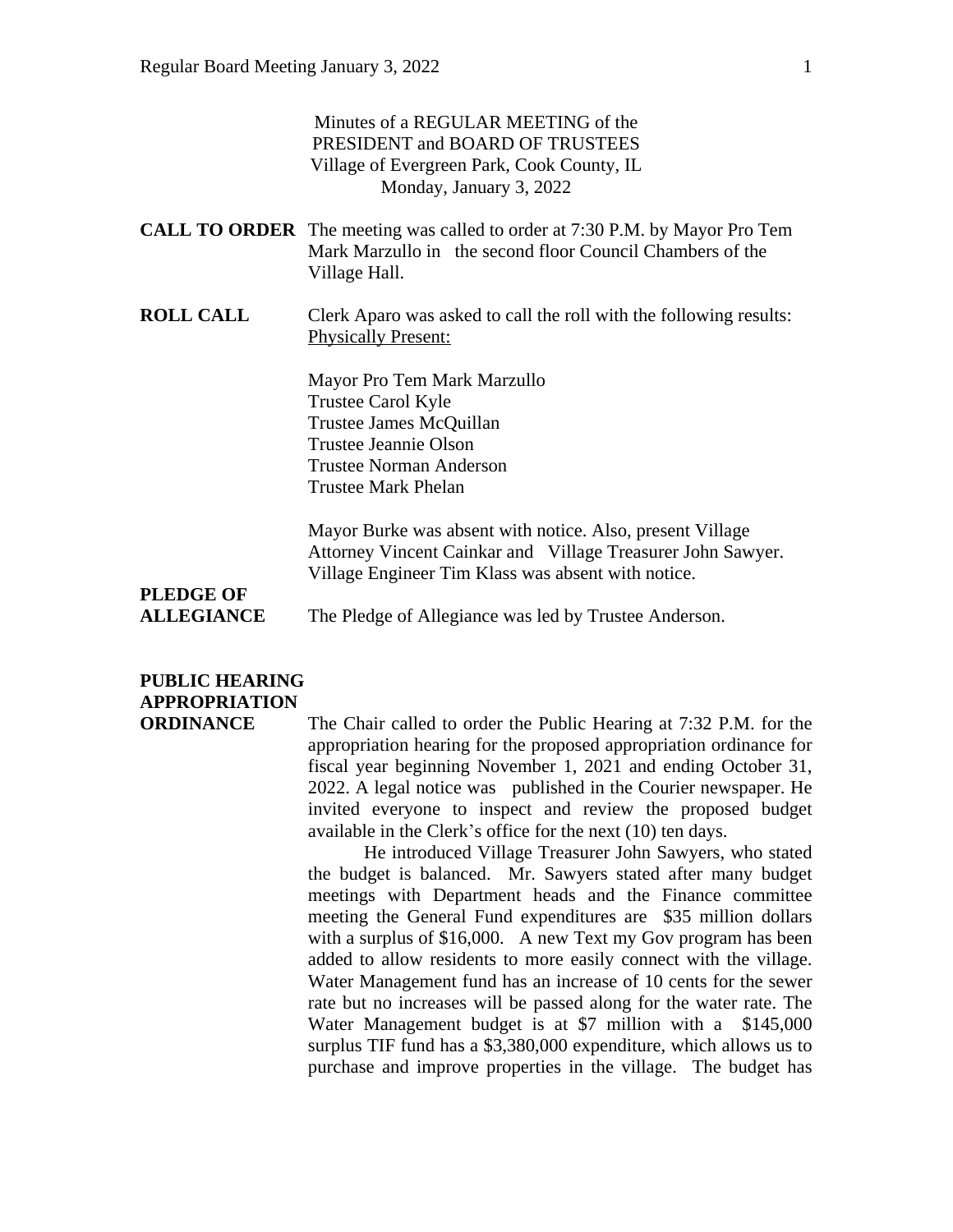been available for the past ten days for inspection at the Village Hall.

Mayor pro tem Marzullo is also the Chairman of the Finance Committee. As such, he thanked Mr. Sawyers and the Department Heads for their cooperation during the pandemic. Many capital outlays, i.e. equipment and squad cars were previously put on hold due to economic uncertainty and now they can be purchased.

The Chair asked three times for any comments from the Board and any public comment or questions. There being none this portion of the public hearing was closed at 7:35 pm. Motion by Trustee Kyle second by Trustee Phelan to close the public hearing portion of this meeting. Upon roll call voting YES: Trustees Kyle, McQuillan, Olson, Anderson and Phelan; voting NO: NONE. The motion was passed and so ordered by the Chair.

# **PLEDGE OF**

**ALLEGIANCE** The Pledge of Allegiance was led by Trustee Anderson.

### **OPEN PUBLIC**

**FORUM** The Chair made the following announcements:

- 1. The Zoning Board of Appeals will hold a public meeting on Tuesday, January 11, 2022 at 7:30 p.m. in Council Chambers of the Village Hall. The meeting is for a special use request to permit the operation of a towing and snow plow shop on the property located at 3361 W. 91st Street (formerly, Vince's Towing.)
- 2. He thanked the PW Department for a great job on snow removal over the New Year's weekend. While the rest of us were home watching football, they were keeping the streets accessible. The board gave PW a round of applause.
- 3. Mayor Marzullo wished our EP Santa, George Peso a happy birthday. Santa was home celebrating and not in the audience tonight.

#### **OPEN PUBLIC** AUDIENCE NONE.

# **REGULAR**

**AGENDA** Motion by Trustee McQuillan second by Trustee Phelan to waive the reading of the minutes of the December 20, 2021 regular Meeting of the President and Board of Trustees and approved as presented. Upon roll call voting YES Trustee Kyle, McQuillan,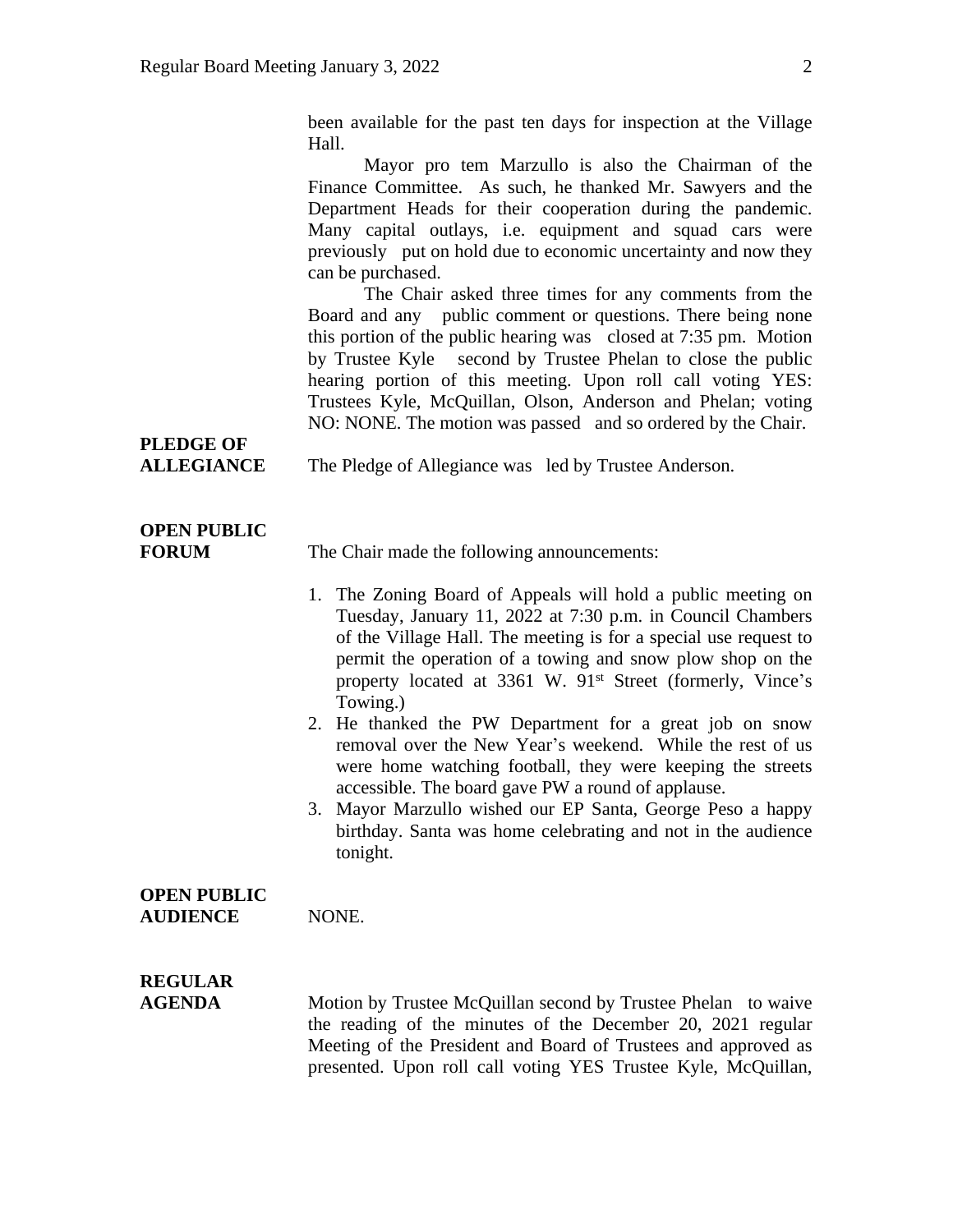| <b>RESOLUTION</b><br>NO. 5-2022      | Motion by Trustee Kyle second by Trustee Olson to approve<br><b>Resolution NO. 5-2022</b> with General Corporate Fund<br>expenditures of \$ 857,452.19 in the General Corporate Fund,<br>\$282,223.26 in the Water Management Fund and the Street Bond<br>Fund, \$14,000.00 for a total of \$1,153,675.45. Upon roll call,<br>voting YES Trustees Olson, Anderson, Phelan, Kyle and<br>McQuillan voting NO: NONE. The motion was passed and so<br>ordered by the Chair. |
|--------------------------------------|-------------------------------------------------------------------------------------------------------------------------------------------------------------------------------------------------------------------------------------------------------------------------------------------------------------------------------------------------------------------------------------------------------------------------------------------------------------------------|
| <b>EXECUTIVE</b>                     |                                                                                                                                                                                                                                                                                                                                                                                                                                                                         |
| <b>SESSION</b>                       |                                                                                                                                                                                                                                                                                                                                                                                                                                                                         |
| <b>REVIEW</b>                        | Motion by Trustee McQuillan second by Trustee Phelan to<br>complete the six-month review and vote not to release executive<br>session minutes, as confidentiality still exists. Upon roll call voting<br>YES Trustee Anderson, Phelan, Kyle, McQuillan and Olson;<br>voting NO: NONE. The motion was passed and so ordered by<br>the Chair.                                                                                                                             |
| <b>BUSINESS</b><br><b>LICENSE</b>    | NONE.                                                                                                                                                                                                                                                                                                                                                                                                                                                                   |
| PD MEMBERSHIP<br><b>NE CRIME LAB</b> | Motion by Trustee Anderson second by Trustee Olson to approve<br>Police Chief's request for yearly membership assessment from the<br>Northeast Illinois Regional Crime Lab from November 1, 2021 to<br>October 31, 2022 for \$ 28,359.00. Upon roll call, voting YES<br>Trustees Phelan, Kyle, McQuillan, Olson and Anderson; voting<br>NO: NONE. The motion was passed and so ordered by the Chair.                                                                    |
| <b>ENGINEER'S</b><br><b>REPORT</b>   | Mr. Klass was absent with notice.                                                                                                                                                                                                                                                                                                                                                                                                                                       |
| <b>ATTORNEY'S</b><br><b>REPORT</b>   | The Attorney had no report.                                                                                                                                                                                                                                                                                                                                                                                                                                             |
| <b>DEPT HEADS</b>                    | OCS Director, Beth Novotney stated there the Cook County Health<br>Department is offering free vaccination and booster shots on<br>Thursday, January 20, 2022 at OCS from 9:00 a.m. to Noon.<br>Appointments should be made in advance.                                                                                                                                                                                                                                 |